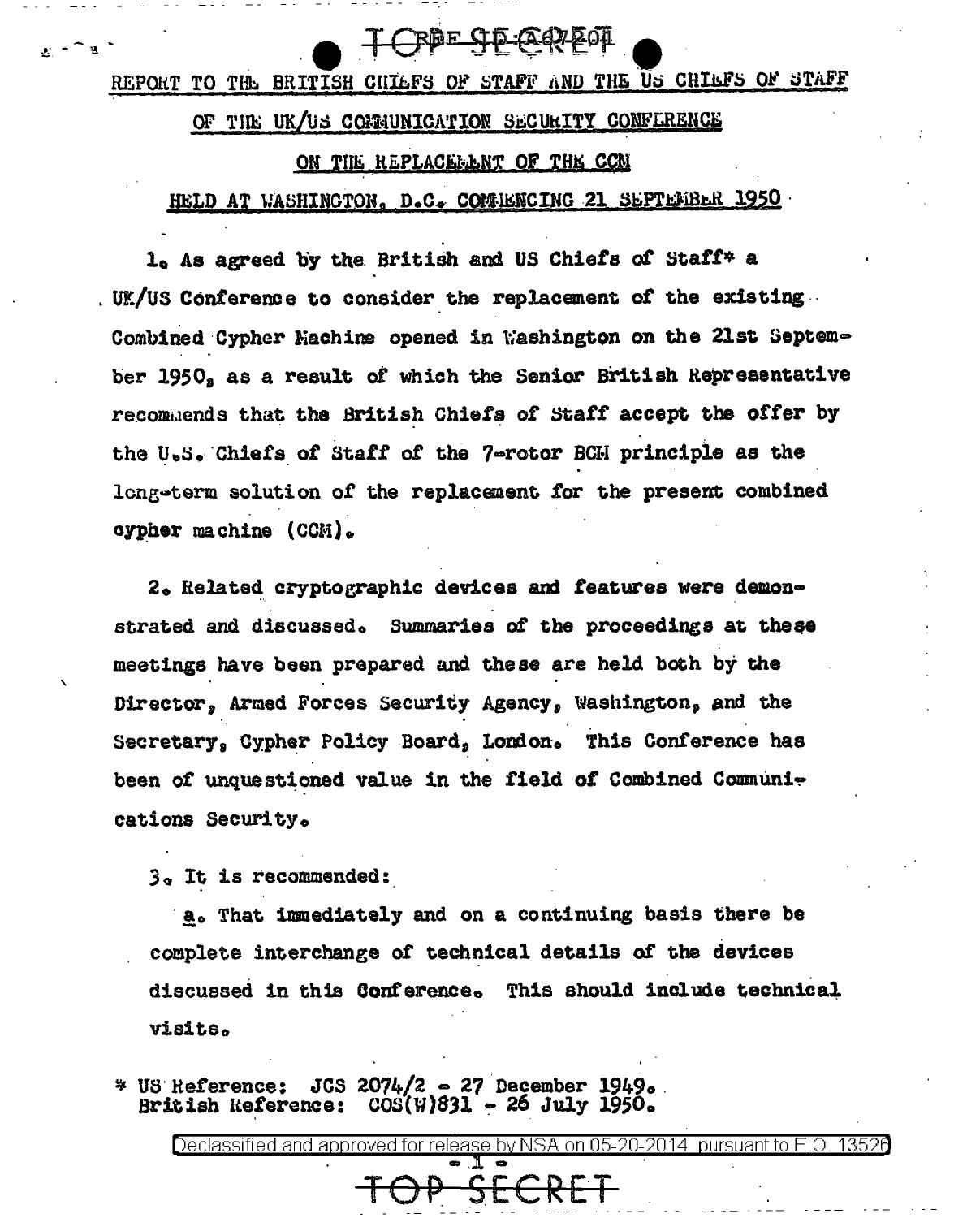### **REF ID: A67201** <del>SFCRF</del>

b. That there be annual conferences on this subject for the next four years, to be held alternately in London and in Washington, the first of these to take place in London in approximately nine months time. These conferences should be concurrent with conferences for the reciprocal  $\mathcal{L}_{\text{tot}}$ exchange of cryptographic information.

c. That the subject of Combined requirements for general point-to-point on-line encryption be introduced at the next Conference.

 $4\circ$  The general recommendations in paragraph 3 above together with the detailed recommendations of the conference which are attached as Appendix A to this report are submitted for approval by the British and U.S. Chiefs of Staff.

 $\mathbf{2}$ 

Chairman, U.K. Delegation

at Washington, D.C. 27 October 1950

EARL E. STONE Rear Admiral, U.S. Navy Chairman, U.S. Delegation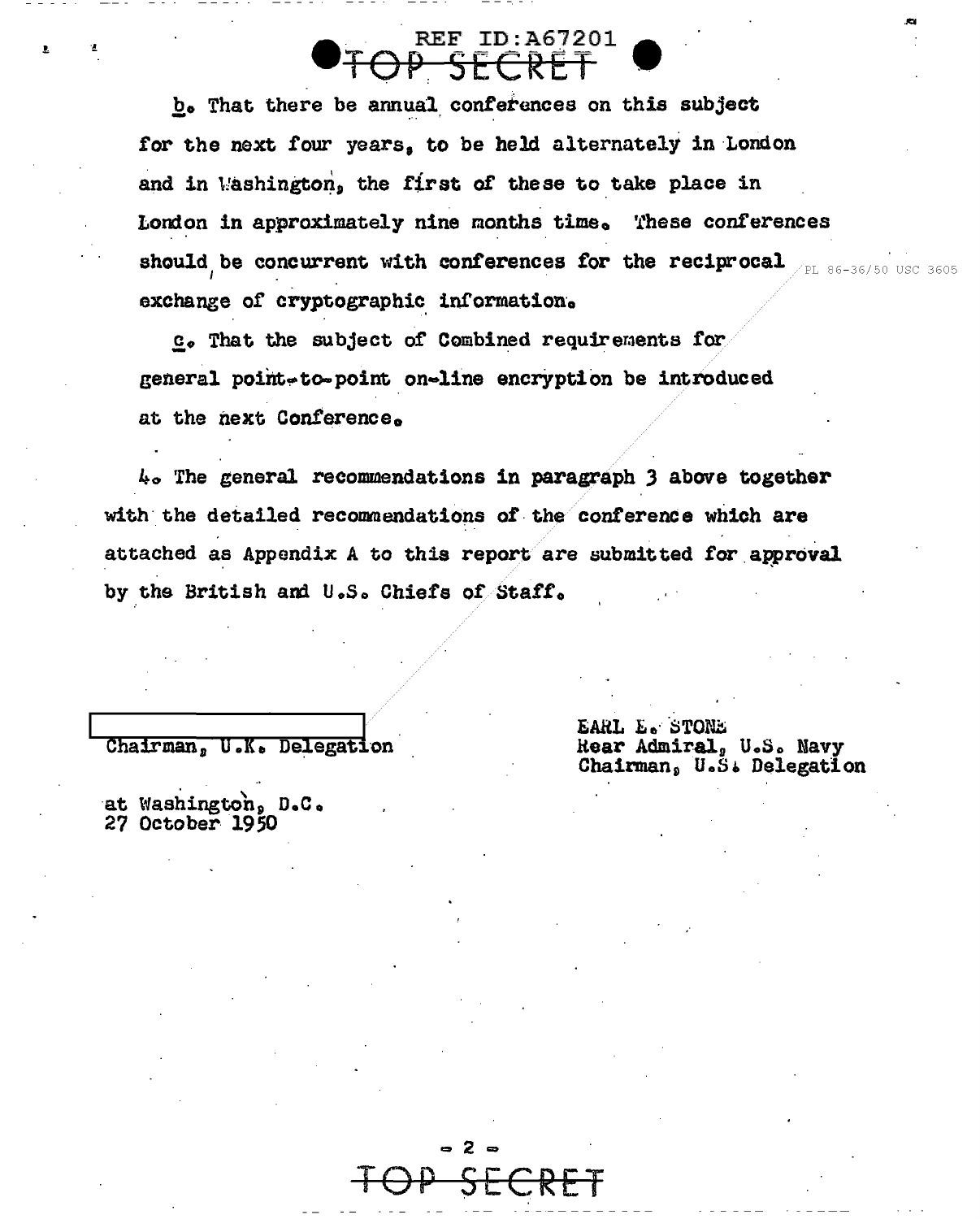

#### APPENDIX A

#### DETAILED RECOMMENDATIONS

#### Replacement of the existing CCM

 $(a)$ That the cryptographic principles of the 7-rotor BGM (cryptosystem BRUTUS) be adopted as a replacement for the CCM in combined communications.

 $(b)$ That except by mutual agreement, disclosure of the BRUTUS principle be limited to the U.S. and to the nations of the British Commonwealth; and that the U.K. and the U.S. agree to notify each other when any issue of a combined BRUTUS system is made to another nation.

(c) That the target date for full implementation of BRUTUS be set as 1 January 1955, or sooner if circumstances permit, and that limited introduction, where a small number of machines would be involved, should be implemented at the earliest practicable date.

That insofar as practicable rotors of U.S. and Bri-(d) tish versions of the BRUTUS cryptosystem be physically and cryptographically interchangeable and that to this end the British should adopt one or more of the sizes to be used by the U.S. Further, that all data, manufacturing, and wiring details be furnished to the British for this purpose.

 $\{e\}$ That the British and U.S. make independent security studies of BRUTUS, including the following items:

3

SECRET

**APPENDIX A**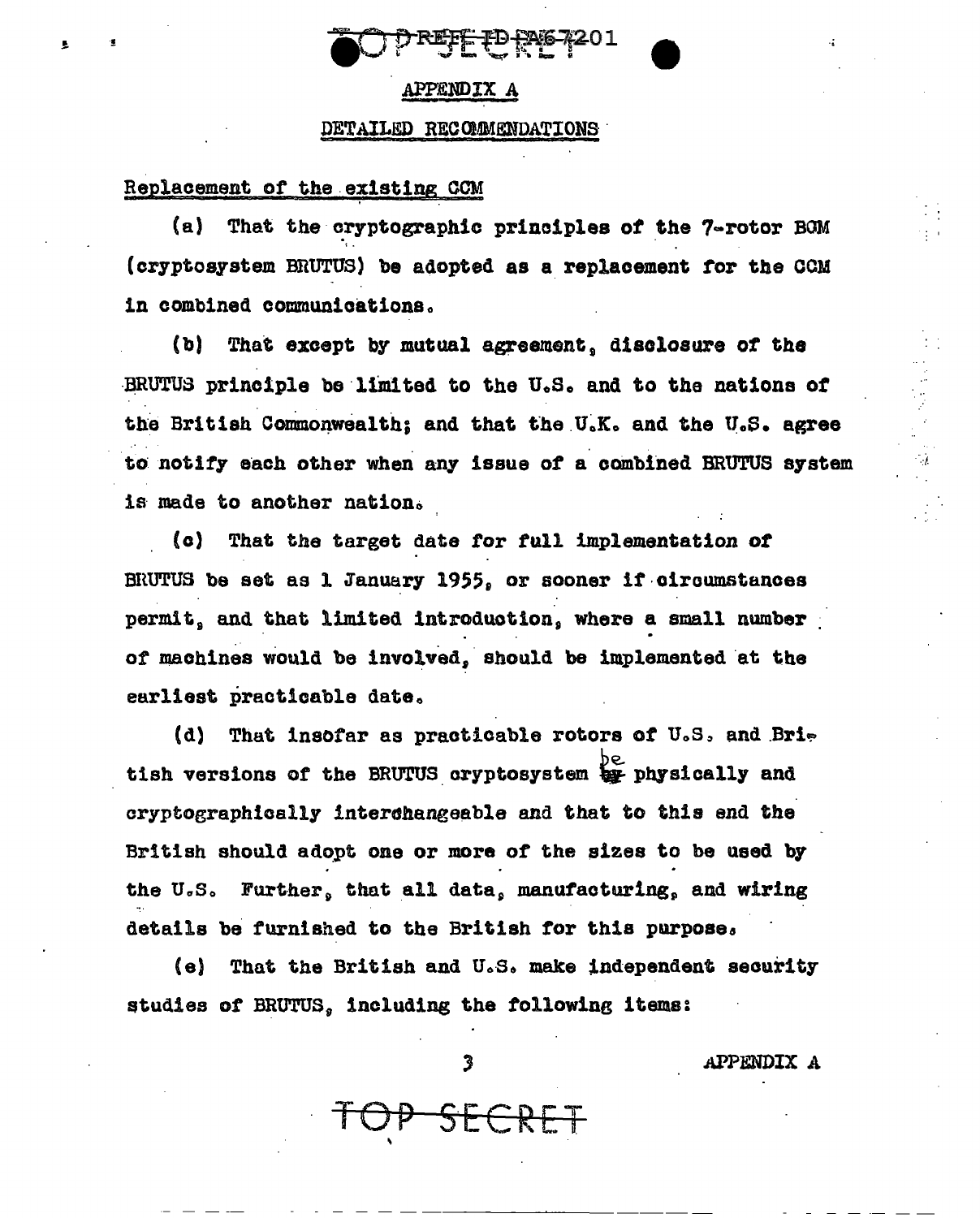## O PES EC RE 201

- (1) Possible changes in stepping order.
- $(2)$ Notch patterns for stepping control.
- (3) Type of rotor wiring (interval, random, or composite).
- $(h)$ Preparation of key lists.
- $(5)$ Indicator procedure.
- (6) Restrictions on operational use of machine for security reasons.
- And similar technical matters.  $(7)$

Further, upon completion of these studies the U.S. and the U.K. exchange technical papers through established channels.

 $\langle f \rangle$ That the British and U.S. prepare and exchange separate papers for purpose of reaching agreements on operating instructions, maintenance instructions, crypto-security precautions, and other procedural matters.

That models (when available), drawings, specifications.  $\left(\mathbf{z}\right)$ and operating instructions (where necessary) of the following souipments be made available to the British:

**BCM** (CSP 4800)

"PCM" (CSP 4700) and "PCM" type rotor Tape Reader (AFSAM 12 or CSP 5100) CSP 5000 Off-line automatic equipment ENG-308 Translator for BCM (CSP 4800) Rotor refinements for Mark I (3"), Mark II

JP SECRET

 $(3\frac{1}{2}$ . and Mark III  $(2\frac{1}{2}$ . rotors AN/GGA-1 (Instructions only)

APPENDIX A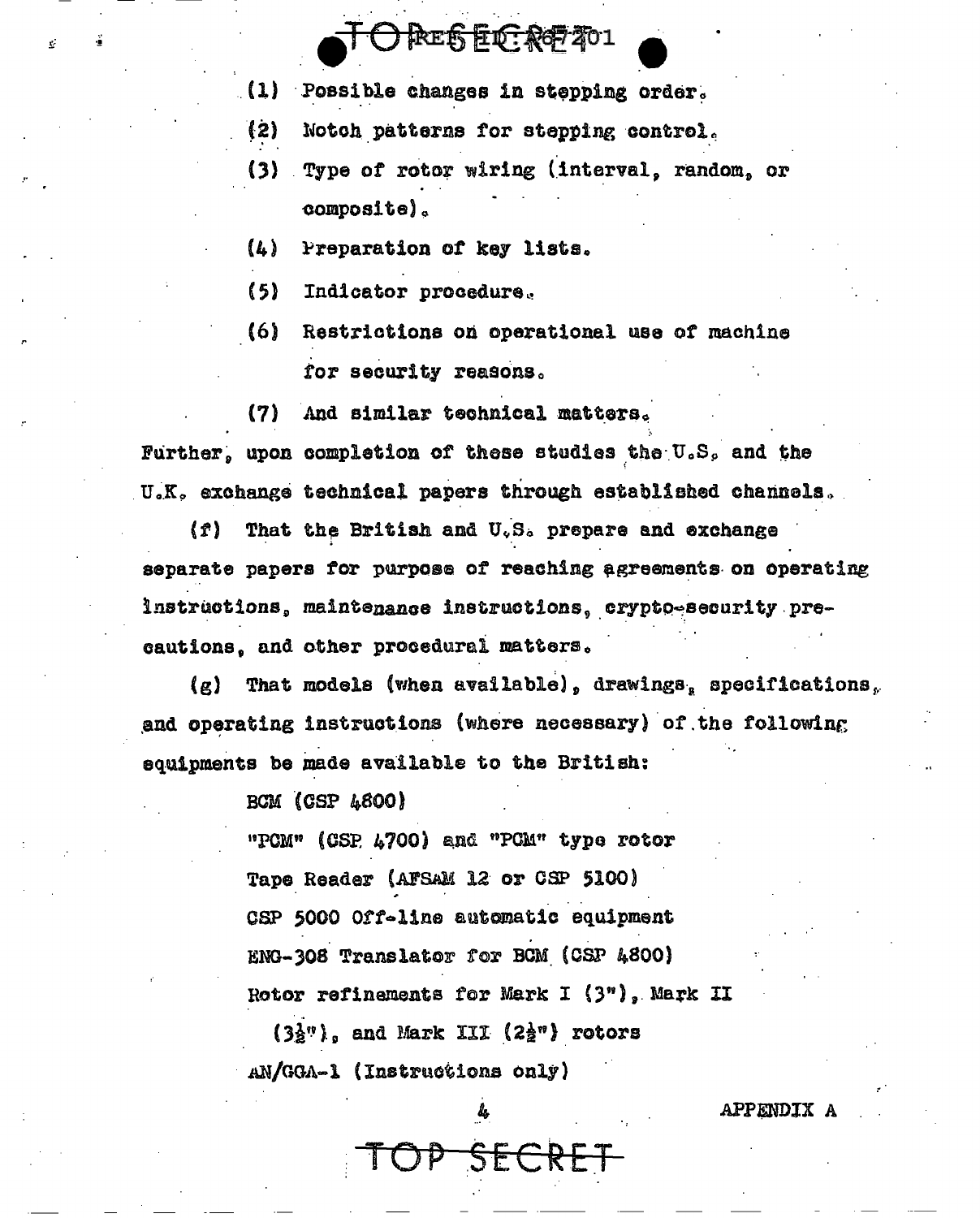Parts and drawings for the new TYPEX adapter

<del>SECRET</del>

REF ID: A67201

#### Temporary Improvement to the Existing CCM

 $(a)$ That Moneemery there should be issued 20 rotors to the set for each existing CCM in lieu of present number of 10. This is to become affective as soon as practicable, hurt Kev lists should be so prepared that no rotor will ever be  $20 - y$  and seta effective on two successive days, within the same key lists for each cryptochannel, so as to permit setting up two baskets for two successive days from a single set of 20 rotors thus obviating the need for duplicate sets of rotors. AThis will result in a substantial increase in the number of rotors. to be fabricated under present plans.)

(b) That removable tires will be introduced as soon as practicable.

 $\{c_2\}$ That matters such as the rate of supersession and specific times of supersession be left to established agencies charged with such matters.

That the U.S. make aveilable to the Br<del>itish</del> the tools (d) and dies for Mark I rotors (for old TYPEX Adapter).

That the U.S. make available to the British the tools  $(a)$ and drawings of the old TYPEX adapter, together with drawings of the new design of TYPEX adapter rotors with tires.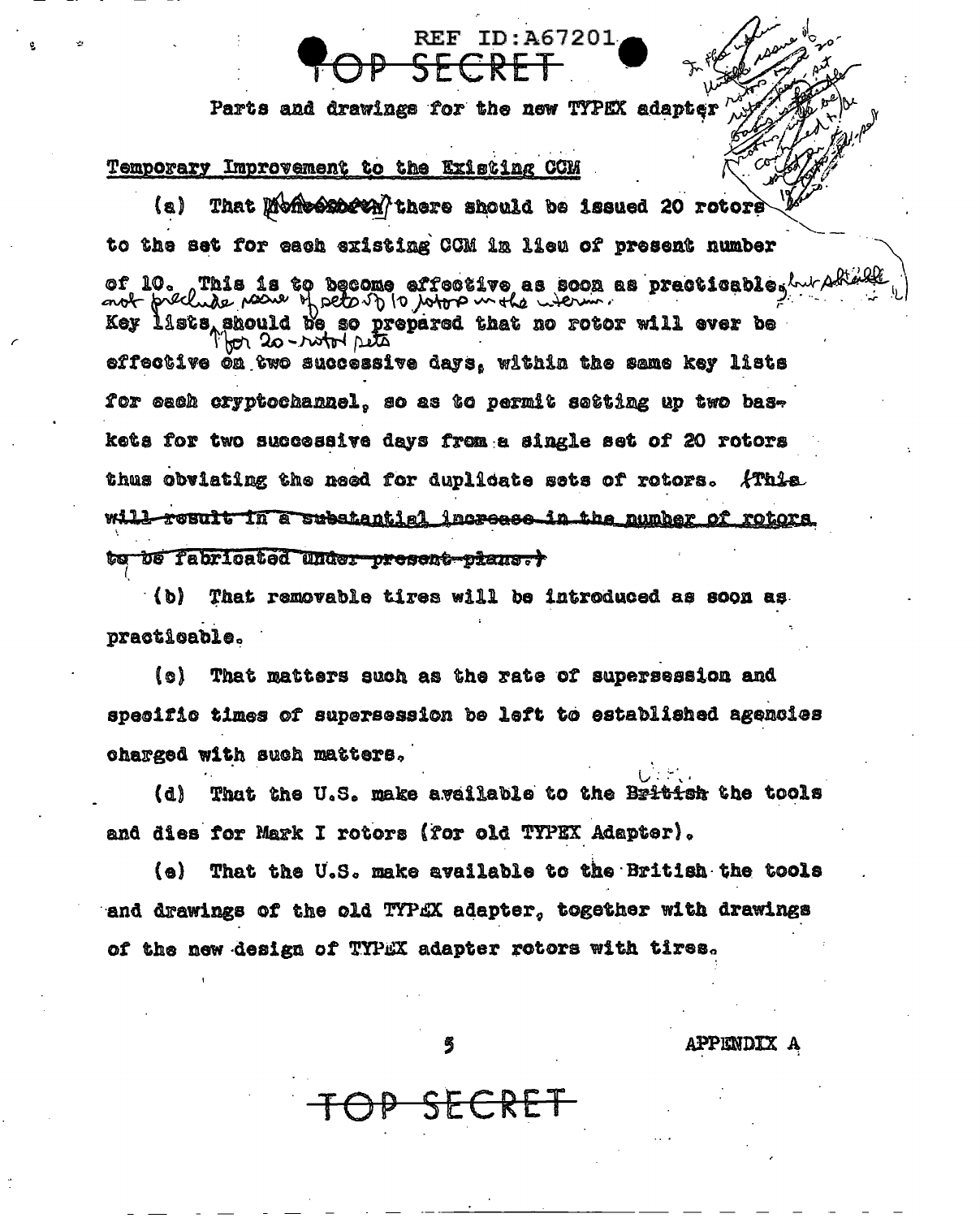

Provision of combined working between British and U.S. crypto machines employing the BRUTUS technique and providing teleprinter facilities.

- $(a)$ That the Third Report of the Sub-Committee appointed to investigate this aspect be made available to the UK/US JCEC with the request that, as a matter of urgency, discussion be opened on what Teleprinter facilities should be provided in new Off-line Combined Cypher Machines which permit automatic encryption and decryption in page form.
- $(b)$ That the British, as a matter of urgency, give consideration to the U.S. proposal that bigramming and functional signals for British machines employing the BRUTUS crypto technique should be achieved by the use of the following primary characters:

| Primary<br>Character    | Function            | To Be<br><b>Linked to</b> |
|-------------------------|---------------------|---------------------------|
| K                       | Bigram              | D                         |
| J<br>v.                 | <b>Figure Shift</b> | Y                         |
| V                       | Letter Shift        | (Nothing)                 |
| $\overline{\mathbf{z}}$ | Space               | $\mathbf x$               |
| C/R                     | Carriage<br>Return  | C                         |
|                         | <b>Line Feed</b>    | G                         |

6

<del>JP SECRET</del>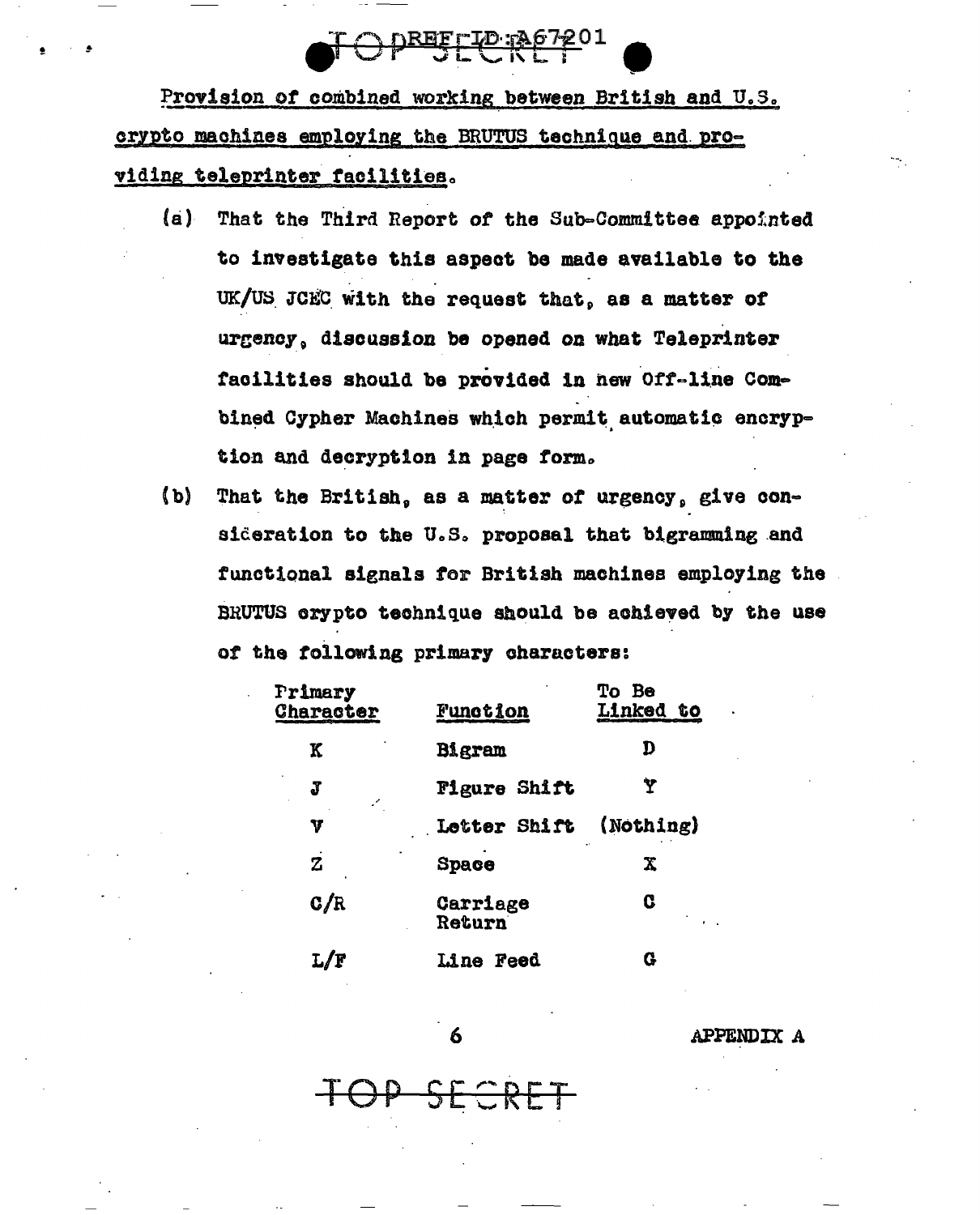$\bigcirc$ FOP SECRET

- (c) That the U.S. consider the possibility of providing full Teleprinter facilities in future machines employing the BRUTUS crypto technique. by utilizing the Bigram function included in the design of the British "PENDRAGON".
- (d) That since provision has been made in the British PENDRAGON for "Line Feed" and "Carriage Return" signals to be generated where required on decypherment by suitable counting mechanisms, the British should give consideration to abandoning Bigramming and accepting the loss of two lower case characters (J and Z) and three upper case characters (upper case J. upper case Z. and upper case V) as is at present contemplated in U.S. design.
- $(e)$ That interchange of views in particular on recommendations  $(b)$ ,  $(c)$ , and  $(d)$  above be continued.

7

SECRET

APPENDIX A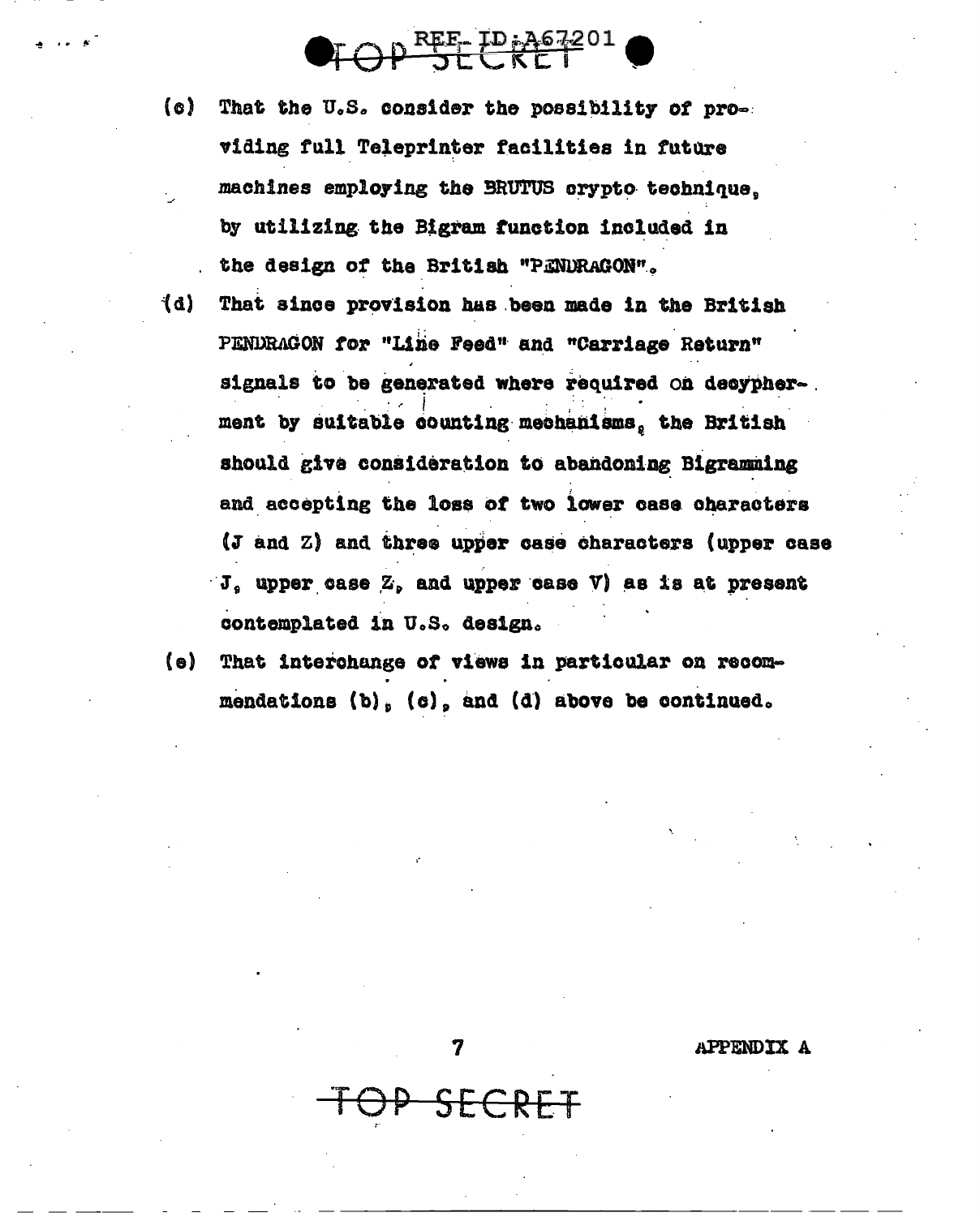REPORT TO THE BRITIEN AND US CHIEFS OF STAFF BY THE-BRITISH/US COMMUNICATIONS SECURITY CONFERENCE ON THE PEPLACEMENT OF THE CON SEPTEMBER 1950

Replacement for the present Combined Cypher Machine

As agreed by the British and US Chiefs of Staff\* a Bri- $\mathbf{1}$ . tish/US Conference to consider the replacement of the existing Combined Cypher Machine opened in Washington on the 21st September  $2950$  , as a result of which the person  $\beta$  representative recomments Many related cryptographic devices and features were de- $2<sub>o</sub>$ monstrated and discussed. Summaries of the proceedings at these meetings have been prepared and these are held both by the Director, Armed Forces Security Agency, Washington, and the Secretary, Cypher Policy Board, London.

 $\uparrow$  In our estimation this Conference has been of outstanding value in the field of Combined Communications and we would make\_the\_following-general\_recommendations:

(a) That immediately and on a continuing basis there be complete interchange of technical details of in this compera This should include techthe devices discussed nical visits.

(b) That there be annual conferences on this subject for the next four years, to be held alternately in London and in Washington, the first of these to take place in London in approximately nine months time.

JCS 2074/2 - 27 December 1949. US Reference:  $COS$  (W) 831 - 25 August 1950. British Reference:

Deputy Associate Director for Policy and Records

R

Dedicatory NSA/CSS

On. 20130819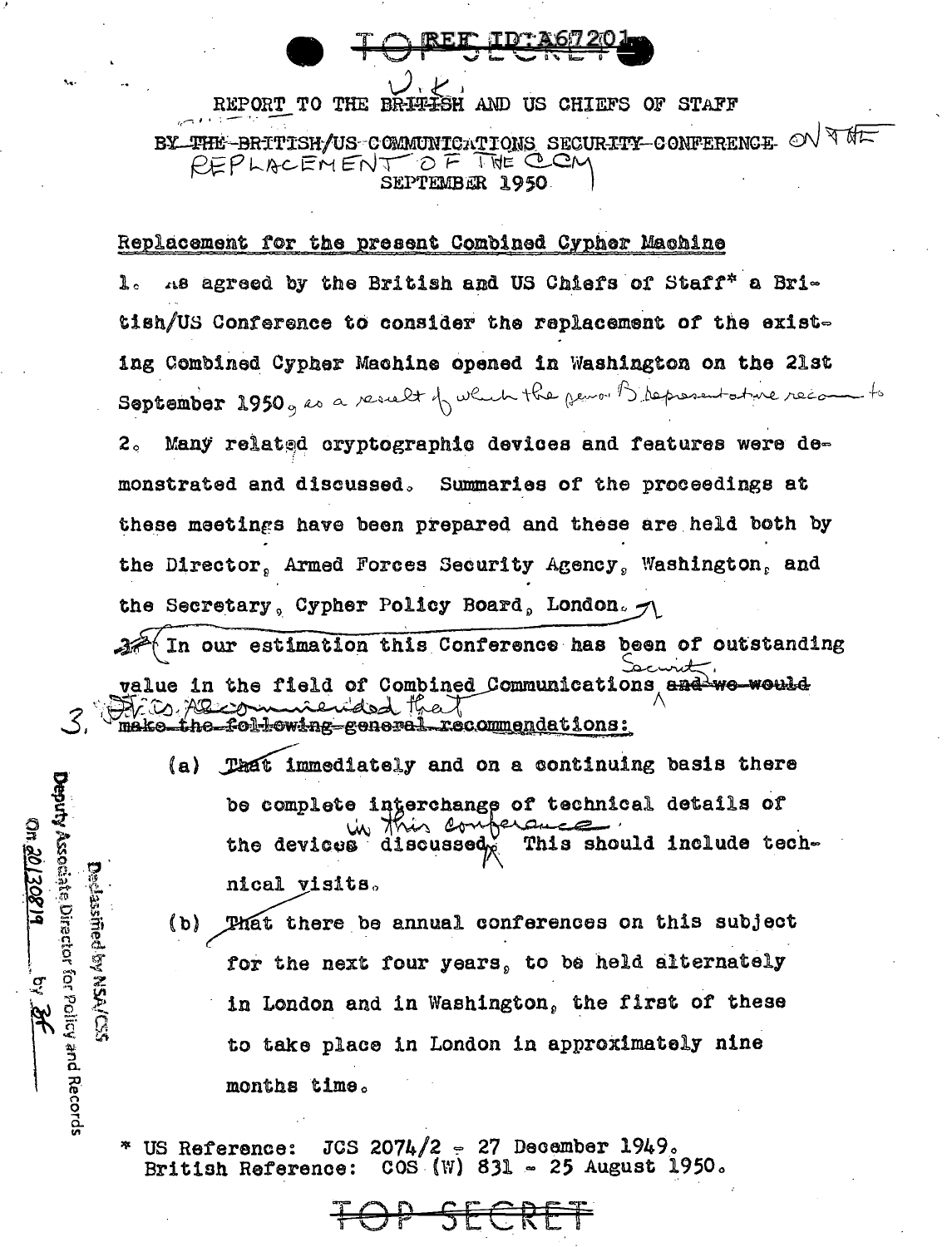(c) That the subject of Combined requirements for general point to point on-line encryption be

**REF ID: A6720** 

introduced at the next Conference.

recommendations in paragraph 3 above together with the 4. They detailed conclusions of the conference which are attached as

Appendix A to this report are submitted with the recommendation for approxes that they be endorsed by the British and U.S. Chiefs of Staff.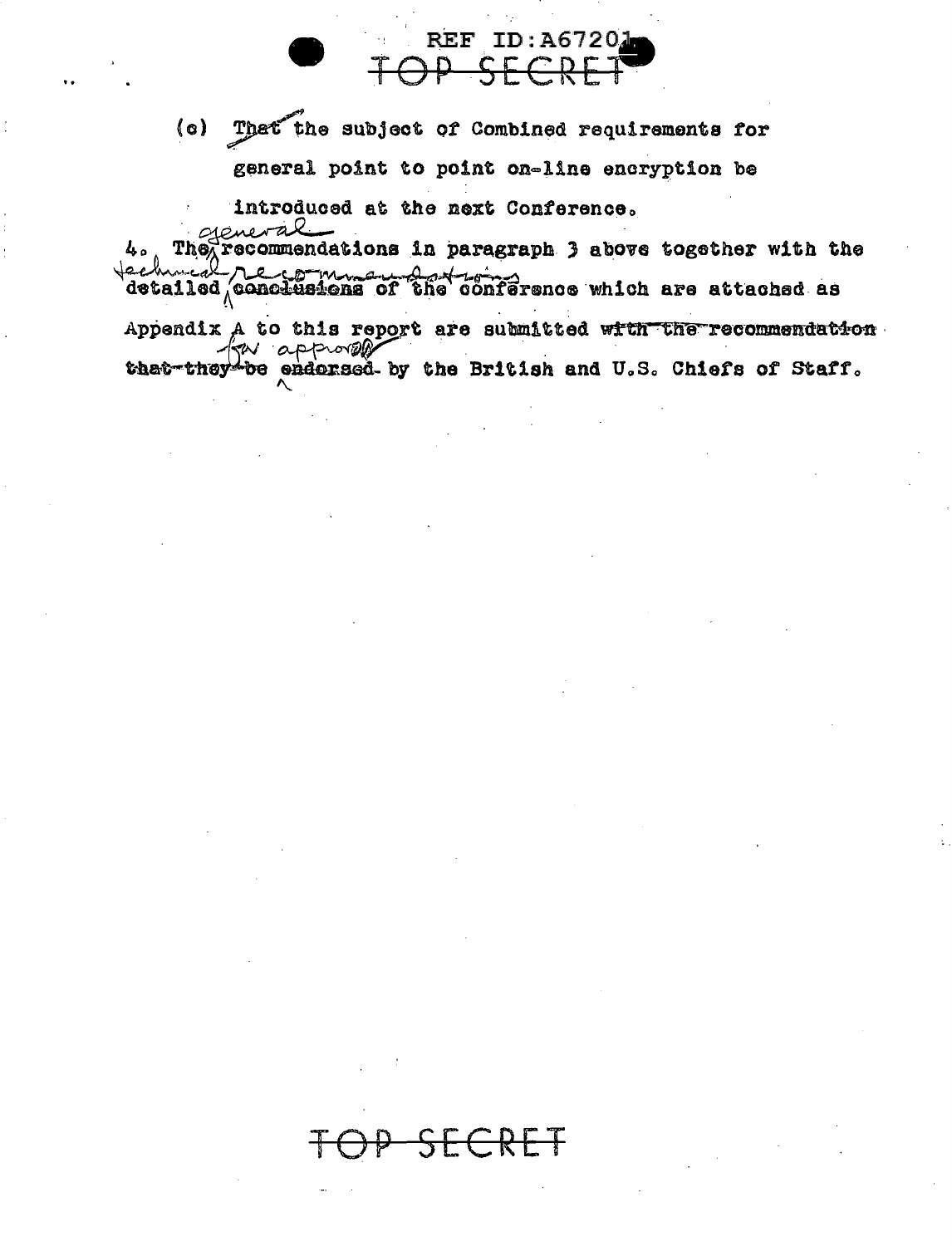#### **APPENDIX A**

## TRCHAICAL RECOMMENDATIONS

#### Replacement of the existing CCM

(a) That the British accord the cryptographic principles To expotorystern Brutus) be adopted of the 7-rotor BCM as a replacement for the CCM in combined communications.

(b) That except by mutual agreement, disclosure of the 7-rotor BCM principle be limited to the U.S. and to the British Commonwealth, and that the British agree to notify the U.S. authorities when any issue of a combined  $7 -$ rotor BCM system is made to a nation of the British Commonwealth.

(c) That the target date for full implementation of the 7-rotor BCM be set as 1 January 1955, or sooner if circumstances permit, and that limited introduction, where a small number of machines would be involved, should be implemented at the earliest practicable date. inhaber as practical

 $(d)$ That rotors on been U.S. and British versions of Brindres crypto Instanzo the <del>7-rotor BOM</del> be physically and cryptographically interario C changeable and that to this end the British should bhange to the size now used in CSP=1700. Further, that all data, the 4 manufacturing, and wiring details be furnished to the Bri tish for this purpose.

That the British and U.S. make independent security (e) ustria studies on the 7-rotor BCM, including the following items:

(1) Possible changes in stepping order.

Declassified by NSA/CSS 3 APPENDIX A Deputy Associate Director for Policy and Records On 20130819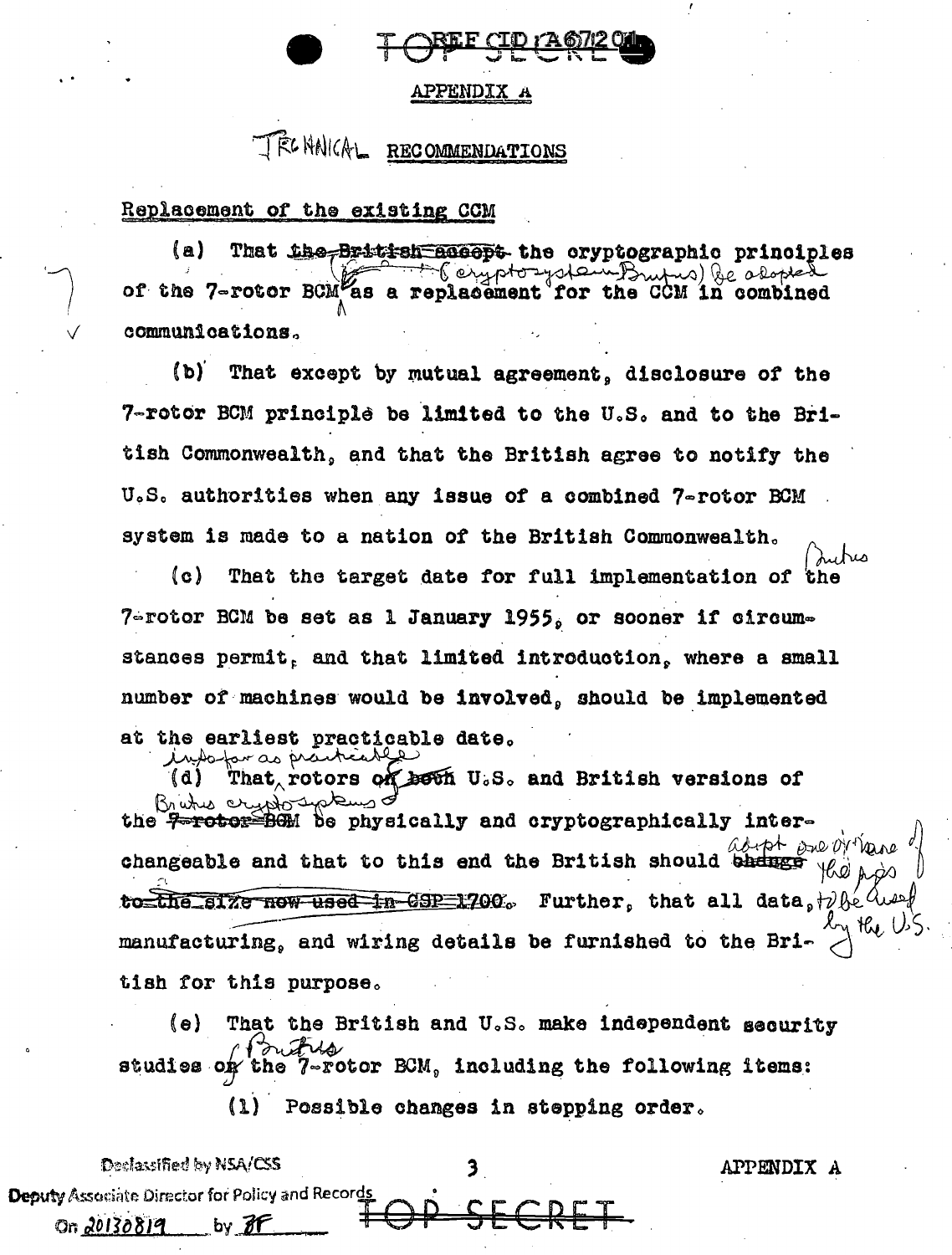## TOPESECREP

- $(2)$ Notch patterns for stepping control.
- Type of rotor wiring (interval, random, or  $(3)$ composite).
- $\{L\}$ Preparation of key lists.
- (5) Indicator procedure.
- $(6)$ Restrictions on operational use of machine for security reasons.
- $(7)$ And similar technical matters.

Further, upon completion of these studies the U.S. and the U.K. exchange technical papers through established channels.

 $\mathbf{r}$ That the British and U.S. prepare and exchange separate papers for purpose of reaching agreements on operating instructions, maintenance instructions, crypto-security precautions, and other procedural matters.

 $\mathcal{L}_{\mathcal{L}}(g)$  That models (when available), drawings, specifications, and operating instructions (where necessary) of the following equipments be made available to the British:

**BCM (CSP 4800)** 

"PCM" (CSP 4700) and "PCM" type rotor Tape Reader (AFSAM 12 or CSP 5100) CSP 5000 Off-line automatic equipment ENG-308 Translator for BCM (CSP 4800) Rotor refinements for Mark I (3"), Mark II

 $(3\frac{1}{2})$ , and Mark III  $(2\frac{1}{2})$  rotors  $AN/GGA \sim 1$  (Instructions only)

ls.

<del>DP SECRET</del>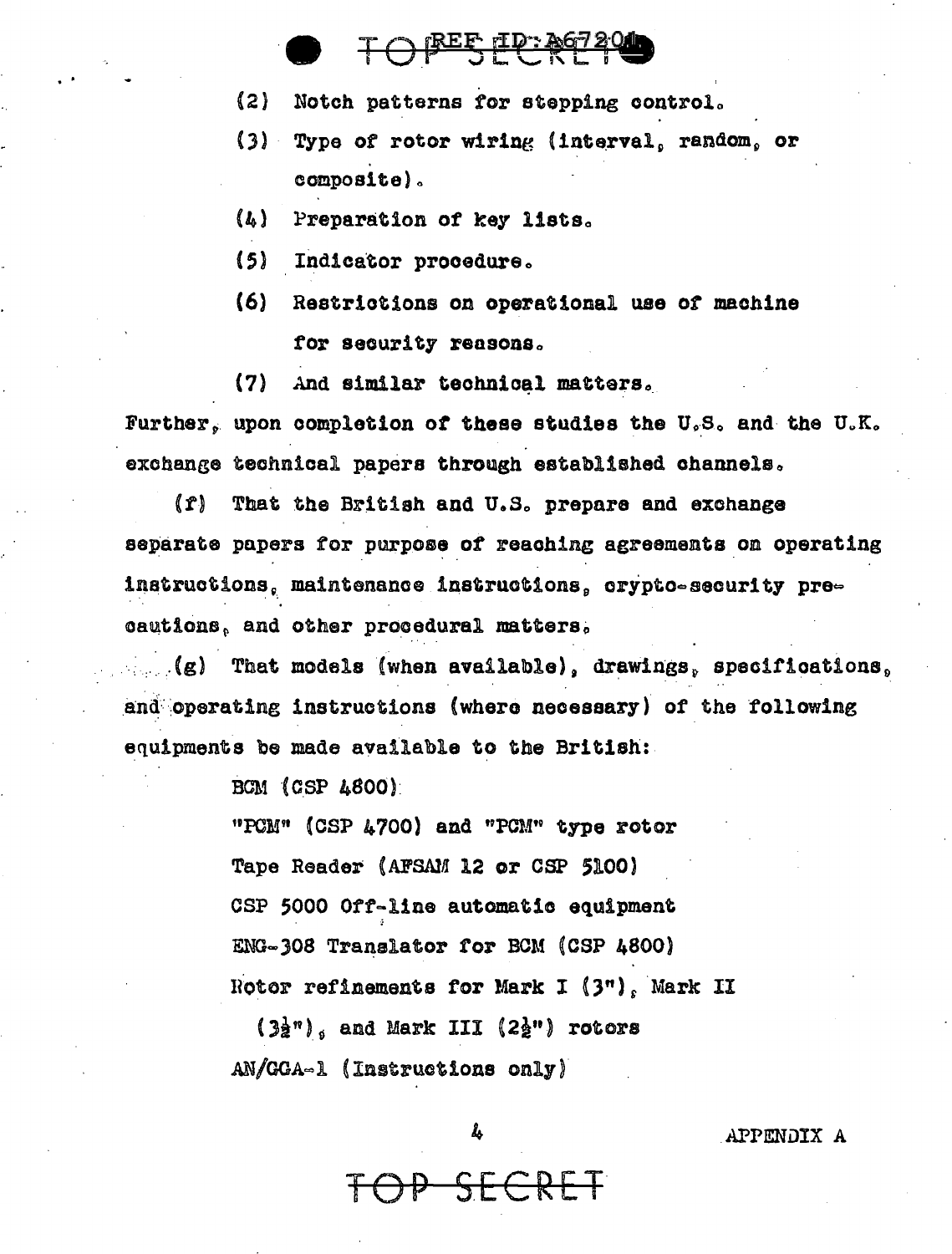# **ID:A67201**

Parts and drawings for the new TYPEX adaptor

#### Temporary Improvement to the Existing CCM

won as macricalle That henceforth there should be issued 20 rotors (a) to the set for each CCM in lieu of present number of 10. This-to-become-effective\_with-the-next-iBSUe\_of-new-rotors. Key lists should be so prepared that no rotor will ever be effective on two successive days, within the same key lists for each cryptochannel, so as to permit setting up two baskets for two successive days from a single set of 20 rotors thus obviating the need for duplicate sets of rotors. <del>(This</del> will result in no substantial increase in the number of rotors to be fabricated under present plans.)

 $(b)$  That removable tires will be introduced as soon as practicable after sultable rotors become available.

 $\alpha$ That matters such as the rate of supersession and specific times of supersession be left to established agencies charged with such matters.

That the U.S. make available to the British the tools (d) and dies for Mark I rotors (for old TYPEX Adapter).

(e) That the U.S. make available to the British the tools and drawings of the old TYPEX adapter, together with drawings of the new design of TYPEX adapter rotors with tires.

5

<del>P SFC</del>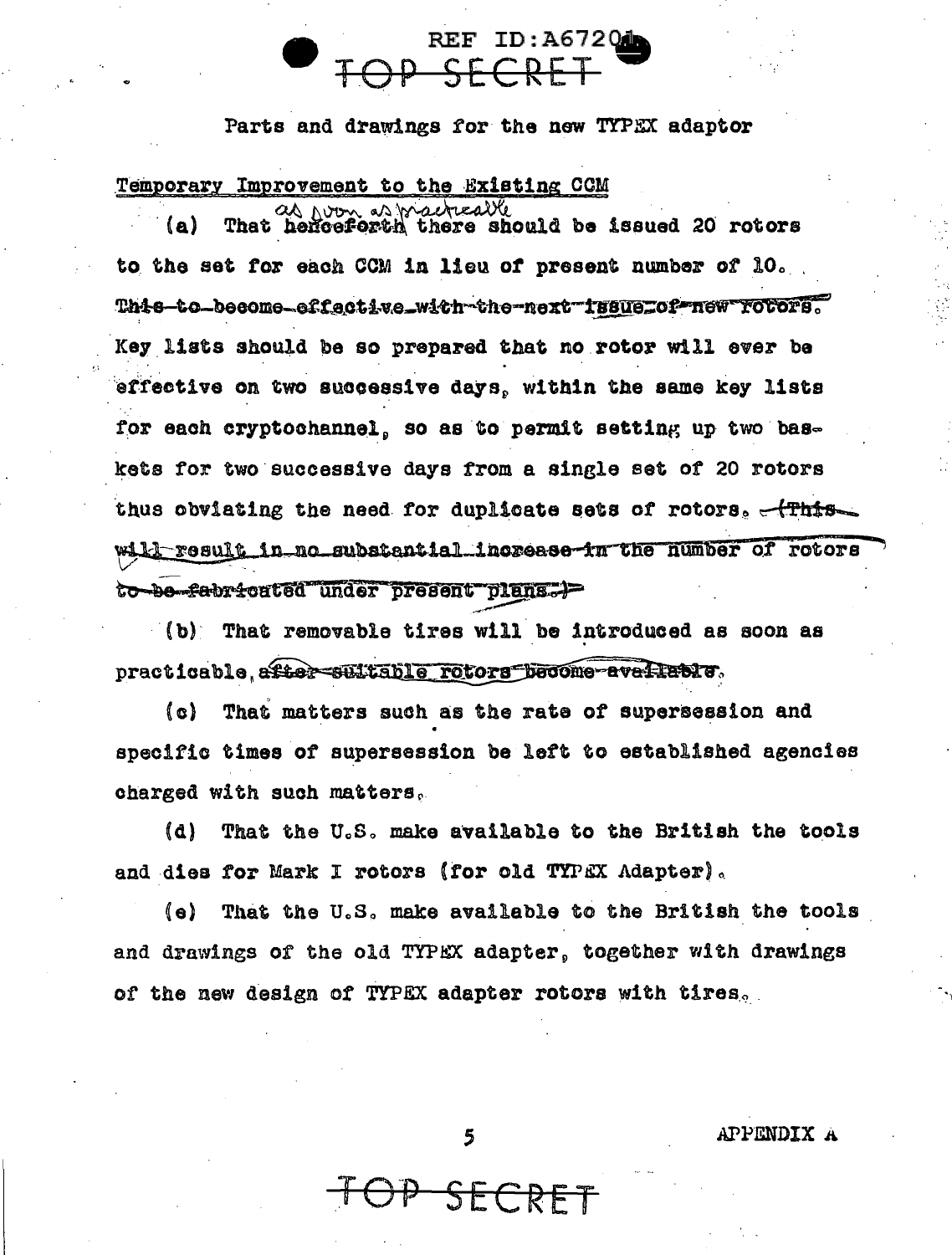<u>PEEC LI</u>

Provision of combined working between British and U.S. crypto machines employing the 7-rotor  $B_0C_0M_0$  technique and providing teleprinter facilities.

- (a) That the Third Report *ot* the Sub~Committee appointed to investigate this aspect be made available to the UK/US JCEC with the request that, as a matter of urgency discussion be opened on what Teleprinter facilities should be provided in new Off-line Combined Cypher Machines which permit automatic encrption and decryption in page form.
- (b) That the British as a matter *ot* urgenoy give oon= sideration to the U.S. proposal that bigramming and functional signals tor British machines employing the  $7$ -rotor B.C.M. crypto technique should be achieved by the use of the following primary characters:

| Primary<br>Character | <b>Function</b>     | To<br>Be<br>Linked to |
|----------------------|---------------------|-----------------------|
| K                    | Bigram              | D                     |
| $\mathbf{J}$ .       | <b>Figure Shift</b> | Y                     |
| V                    | Letter Shift        |                       |
| $\mathbf z$          | Space               | X                     |
| C/R                  | Carriage<br>Return  | C                     |
|                      | <b>Line Feed</b>    | G                     |

(o) That the U.S. as a matter of urgency consider the possibility of providing full. Teleprinter facilities in future machines employing the  $7$ -rotor B.C.M. crypto technique, by utilizing the Bigram function.

TOP SECRET 6 APPENDIX A